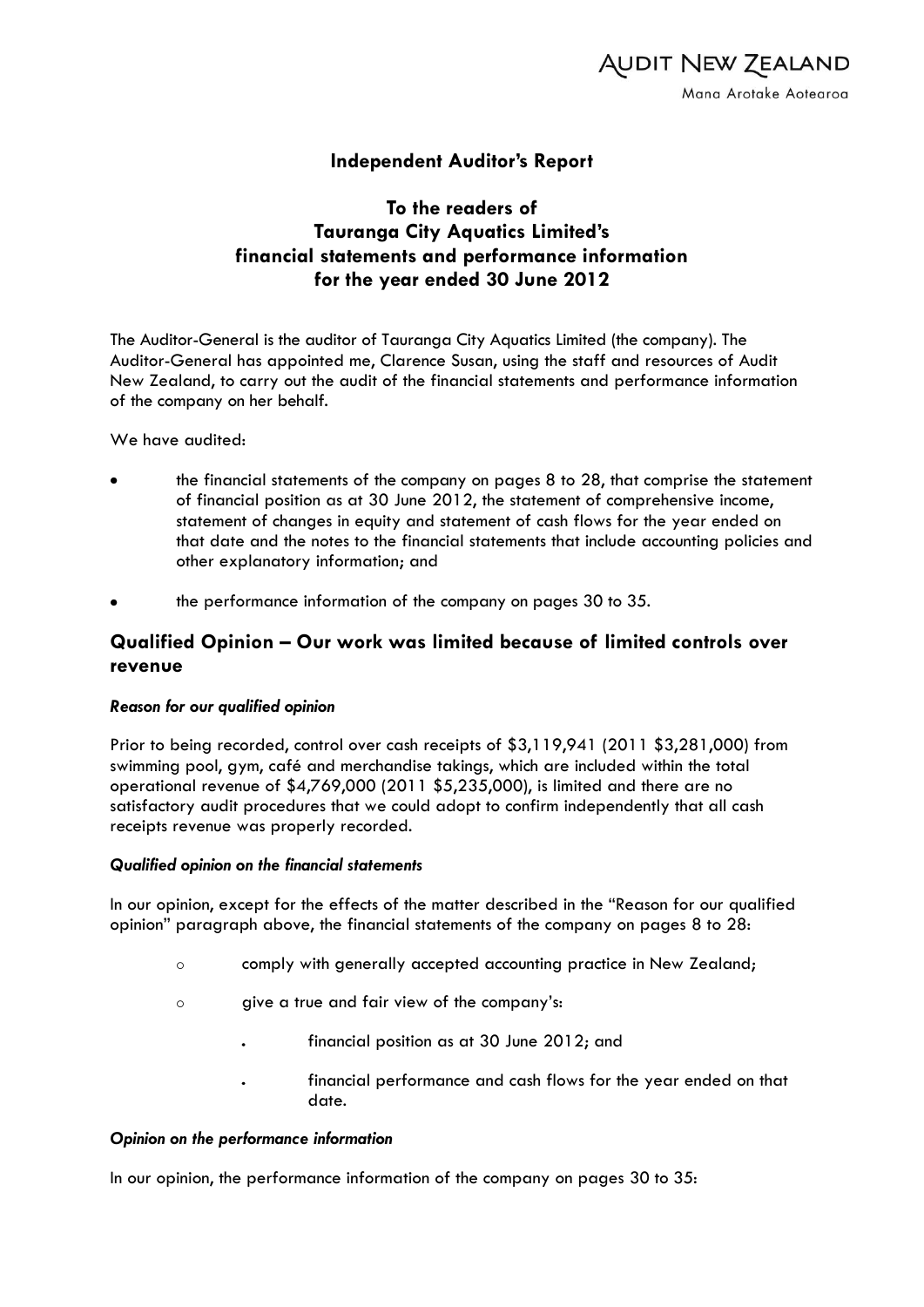- complies with generally accepted accounting practice in New Zealand; and
- gives a true and fair view of the company's service performance achievements measured against the performance targets adopted for the year ended 30 June 2012.

### **Other legal requirements**

In accordance with the Financial Reporting Act 1993 we report that, in our opinion, proper accounting records have been kept by the company as far as appears from an examination of those records.

Our audit was completed on 28 September 2012. This is the date at which our opinion is expressed.

The basis of our opinion is explained below. In addition, we outline the responsibilities of the Board of Directors and our responsibilities, and explain our independence.

### **Basis of opinion**

We carried out our audit in accordance with the Auditor-General's Auditing Standards, which incorporate the International Standards on Auditing (New Zealand). Those standards require that we comply with ethical requirements and plan and carry out our audit to obtain reasonable assurance about whether the financial statements and performance information are free from material misstatement.

Material misstatements are differences or omissions of amounts and disclosures that would affect a reader's overall understanding of the financial statements and performance information. We were unable to determine whether there are material misstatements in the financial statements because the scope of our work was limited, as we referred to in our opinion.

An audit involves carrying out procedures to obtain audit evidence about the amounts and disclosures in the financial statements and performance information. The procedures selected depend on our judgement, including our assessment of risks of material misstatement of the financial statements and statement of service performance whether due to fraud or error. In making those risk assessments, we consider internal control relevant to the preparation of the company's financial statements and performance information that give a true and fair view of the matters to which they relate. We consider internal control in order to design audit procedures that are appropriate in the circumstances but not for the purpose of expressing an opinion on the effectiveness of the company's internal control.

An audit also involves evaluating:

- the appropriateness of accounting policies used and whether they have been consistently applied;
- the reasonableness of the significant accounting estimates and judgements made by the Board of Directors;
- the adequacy of all disclosures in the financial statements and performance information; and
- the overall presentation of the financial statements and performance information.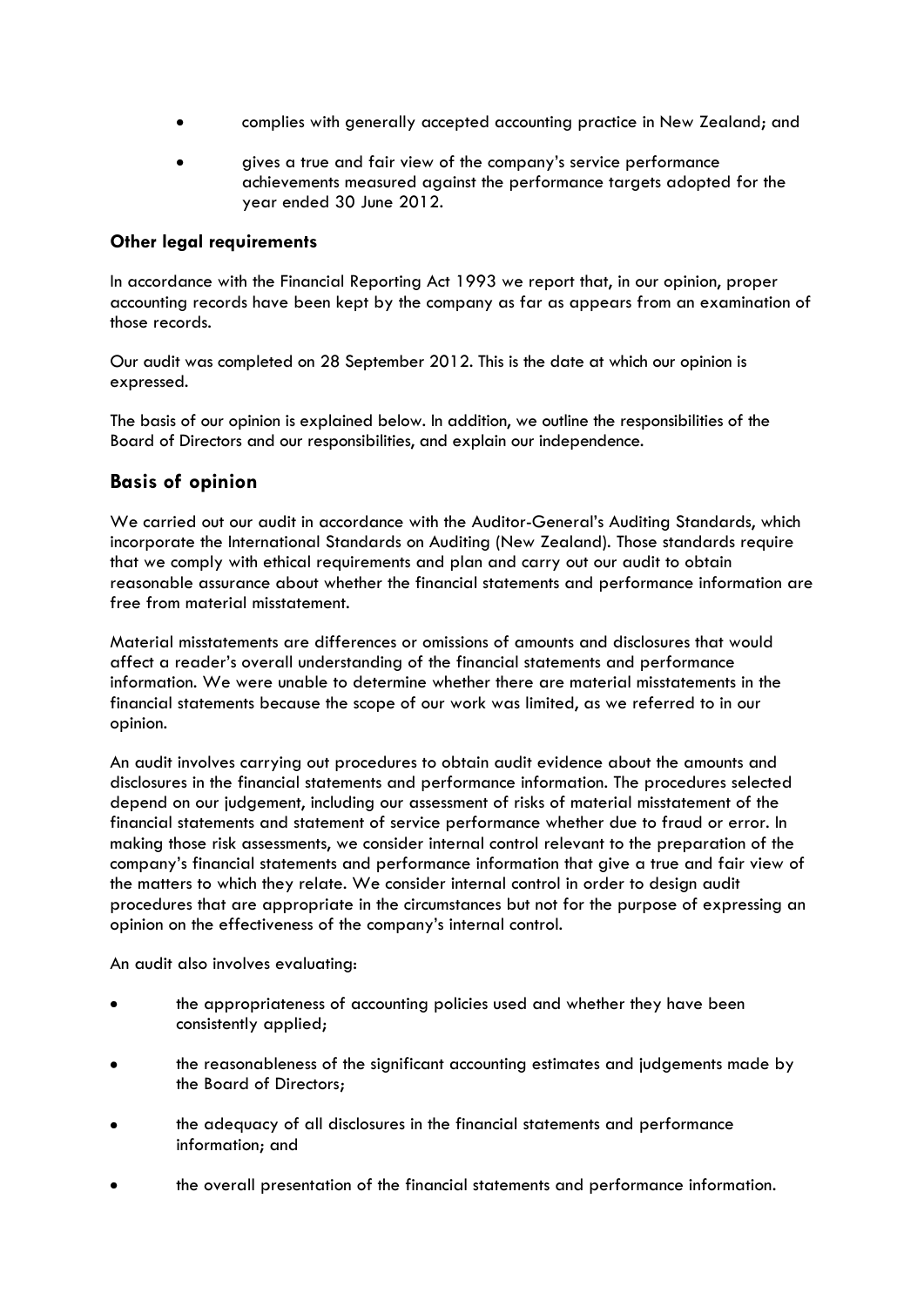We did not examine every transaction, nor do we guarantee complete accuracy of the financial statements and statement of service performance. In accordance with the Financial Reporting Act 1993, we report that we did not receive all the information and explanations we required. We believe we have obtained sufficient and appropriate audit evidence to provide a basis for our unmodified audit opinion on the performance information and our qualified audit opinion on the financial statements.

# **Responsibilities of the Board of Directors**

The Board of Directors is responsible for preparing financial statements and performance information that:

- comply with generally accepted accounting practice in New Zealand;
- give a true and fair view of the company's financial position, financial performance and cash flows; and
- give a true and fair view of its service performance.

The Board of Directors is also responsible for such internal control as it determines is necessary to enable the preparation of financial statements and performance information that are free from material misstatement, whether due to fraud or error.

The Board of Directors' responsibilities arise from the Local Government Act 2002 and the Financial Reporting Act 1993.

### **Responsibilities of the Auditor**

We are responsible for expressing an independent opinion on the financial statements and performance information and reporting that opinion to you based on our audit. Our responsibility arises from section 15 of the Public Audit Act 2001 and section 69 of the Local Government Act 2002.

### **Independence**

When carrying out the qudit, we followed the independence requirements of the Auditor-General, which incorporate the independence requirements of the New Zealand Institute of Chartered Accountants.

In addition to the audit we have carried out an assignment in the area of procurement review, which is compatible with those independence requirements. Other than the audit and this assignment, we have no relationship with or interests in the company.

Clarence Susan Audit New Zealand On behalf of the Auditor-General Tauranga, New Zealand